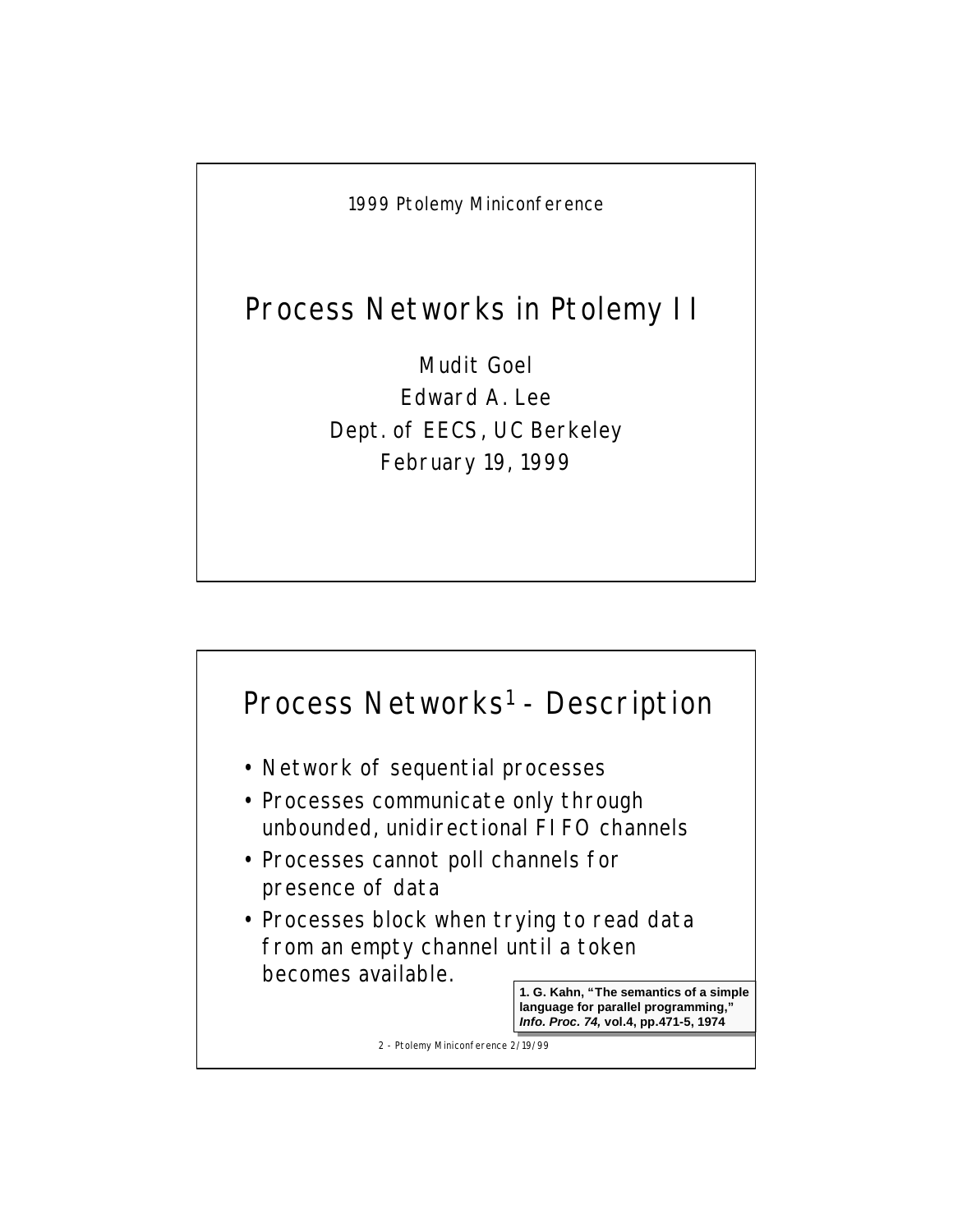## Properties and Applications

- Properties
	- Network is deterministic
	- High level of concurrency
- Applications
	- Embedded dataflow applications
	- Hardware architectures
	- Concurrent digital control processes with dynamic behavior

3 - Ptolemy Miniconference 2/19/99